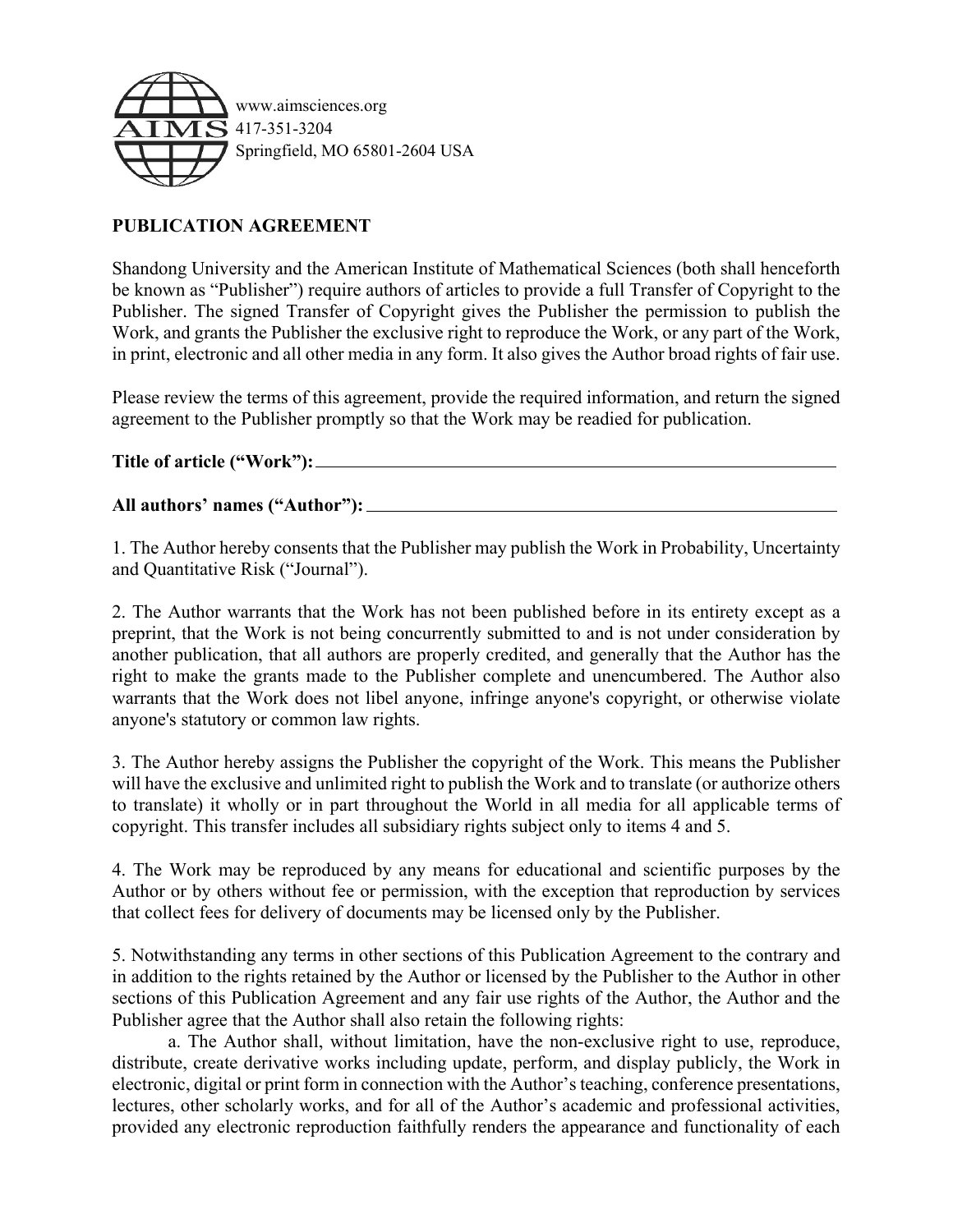page in its entirety exactly as published online in the Journal. This shall include any figures or tables included in the Work.

b. Once the Work has been published by the Publisher, the Author shall also have all the non-exclusive rights necessary to make, or to authorize others to make, the text and other content of the Work available in digital form on one or more digital repositories or websites under the control of the Author or a nonprofit entity, provided any electronic reproduction faithfully renders the appearance and functionality of each page in its entirety exactly as published online in the Journal.

c. The Author further retains all non-exclusive rights necessary to grant to the Author's current or future employing institution(s) the non-exclusive right to use, reproduce, distribute, display, publicly perform, and make copies of the Work in electronic, digital or in print form in connection with teaching, digital repositories, conference presentations, lectures, other scholarly works, and all academic and professional activities conducted at the Author's employing institution(s), provided any electronic reproduction faithfully renders the appearance and functionality of each page in its entirety exactly as published online in the Journal.

d. The Author shall have the non-exclusive right to grant permission to other publishers or institutions to publish the Work in an anthology of works on related topics, provided any such publication faithfully reproduces each page in its entirety exactly as it appeared in the Journal.

6. The parties agree that wherever there is any conflict between stated policies of the Publisher and this Publication Agreement, the provisions of this Publication Agreement are paramount, and the Publisher's policies shall be construed accordingly.

7. If the Publisher receives any request to reprint or translate all or part of the Work, the Publisher will seek to inform the Author.

8. The Author and the Publisher hereby dedicate the Work to the public domain after 28 years from the date of publication. Works in the public domain are not protected by copyright and can be used freely by everyone.

9. This agreement is to be signed by the Author or, in the case of a "work-made-for-hire," by the employer. If there is more than one author, then either all must sign the Publication Agreement, or one author may sign for all provided the signer appends a statement that attests that each author has approved this agreement and has agreed to be bound by it. This Agreement will be governed by the domestic laws of Missouri and will be binding on, and inure to the benefit of, the Author's heirs and personal representatives and the Publishers successors and assigns.

10. Final Agreement. This Publication Agreement constitutes the final agreement between the Author and the Publisher with respect to the publication of the Work and allocation of rights under copyright in the Work. Any modification of or additions to the terms of this Publication Agreement must be in writing and executed by both Publisher and Author in order to be effective.

**Please note:** If the Work was created by U.S. Government employees in the scope of their official duties, the Work is not copyrightable and paragraphs 3 and 4 of this agreement are void and of no effect. The Publication Agreement must nonetheless be signed.